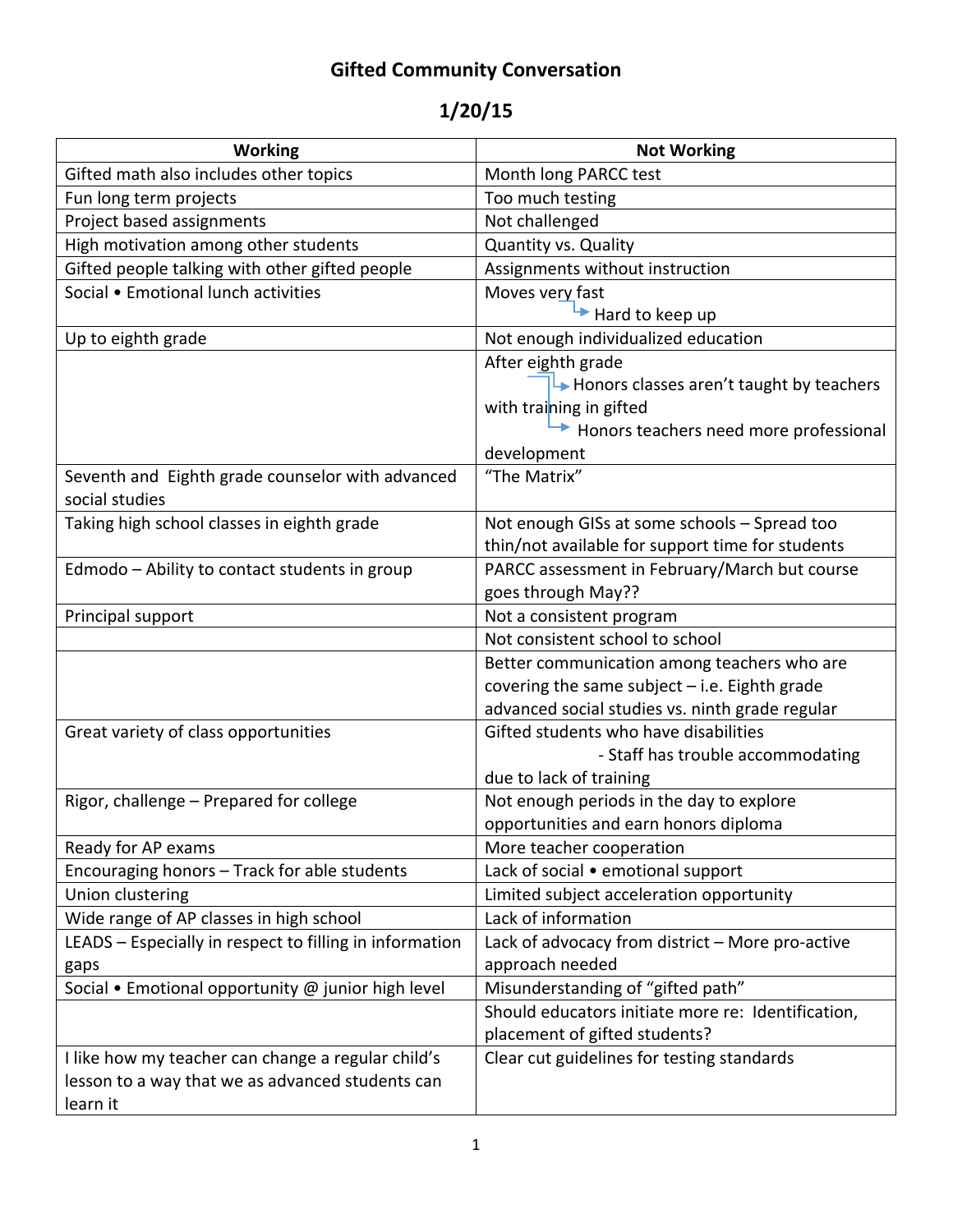| Contracted middle school support                          | Sometimes classes are overlapped which causes us     |
|-----------------------------------------------------------|------------------------------------------------------|
|                                                           | to not be able to learn as much as we need to be     |
|                                                           | taught                                               |
| Partnership with LEADS                                    | 2 eKids                                              |
| <b>GIS</b>                                                | Communication                                        |
| Sixth grade advanced language arts                        | Succession planning for LEADS                        |
| Opportunities for acceleration                            | Pathway for newly identified families                |
|                                                           | Creative/critical thinking in gifted programs        |
|                                                           | <b>Testing</b>                                       |
|                                                           | Inconsistency                                        |
|                                                           | Transition into middle school groupings (Advanced    |
|                                                           | vs. Gifted)                                          |
| Teachers upgrade regular work                             | Different approach from different gifted teachers =  |
|                                                           | Not uniform teaching method                          |
| Lots of opportunities to explore                          | Teachers not communicating and collaborating so      |
| - Not enough time to go beyond AP/Honors                  | not unified → World Study                            |
| graduation requirements academics                         |                                                      |
| Opportunities for subject acceleration                    | One gifted teacher for three classes - So assemblies |
|                                                           | hurt those classes<br>Schedule change <              |
| AP classes do prep kids                                   | Compacted curriculum - Does leave some gaps in       |
|                                                           | the education when squeezed                          |
| It's great that principals allow flexibility for teachers | Twice exceptional not working                        |
| Benefits students                                         | - ID'd later or not at all                           |
| Allows innovation                                         | - Often not eligible for services                    |
| Discuss magnate schools                                   | Teachers don't have enough training to deal with     |
| - they know the other grades                              | twice exceptional                                    |
| Social • Emotional                                        | Lack of information to parents                       |
| Add in elementary (not                                    | - Welcome to gifted education                        |
| Great junior high and up<br>working)                      | - What kids are learning and how to learn it         |
|                                                           | How much does a parent push                          |
|                                                           | - How to advocate                                    |
|                                                           | - How to work the system                             |
|                                                           | Need affordable online access                        |
|                                                           | Need more time in the day                            |
|                                                           | Inconsistencies across classes, buildings, etc.      |
|                                                           | - Year to year changes                               |
|                                                           | - Cut off changes by building                        |
|                                                           | - Different sized classes                            |
|                                                           | - Angry parents                                      |
|                                                           | - Inequitable                                        |
|                                                           | How to best ID gifted                                |
|                                                           | - Who gets what                                      |
|                                                           | - Varies by school                                   |
|                                                           | - Kids don't always stay in group                    |
|                                                           | Need more early parent invovlement                   |
|                                                           | It's often hard to get into a class                  |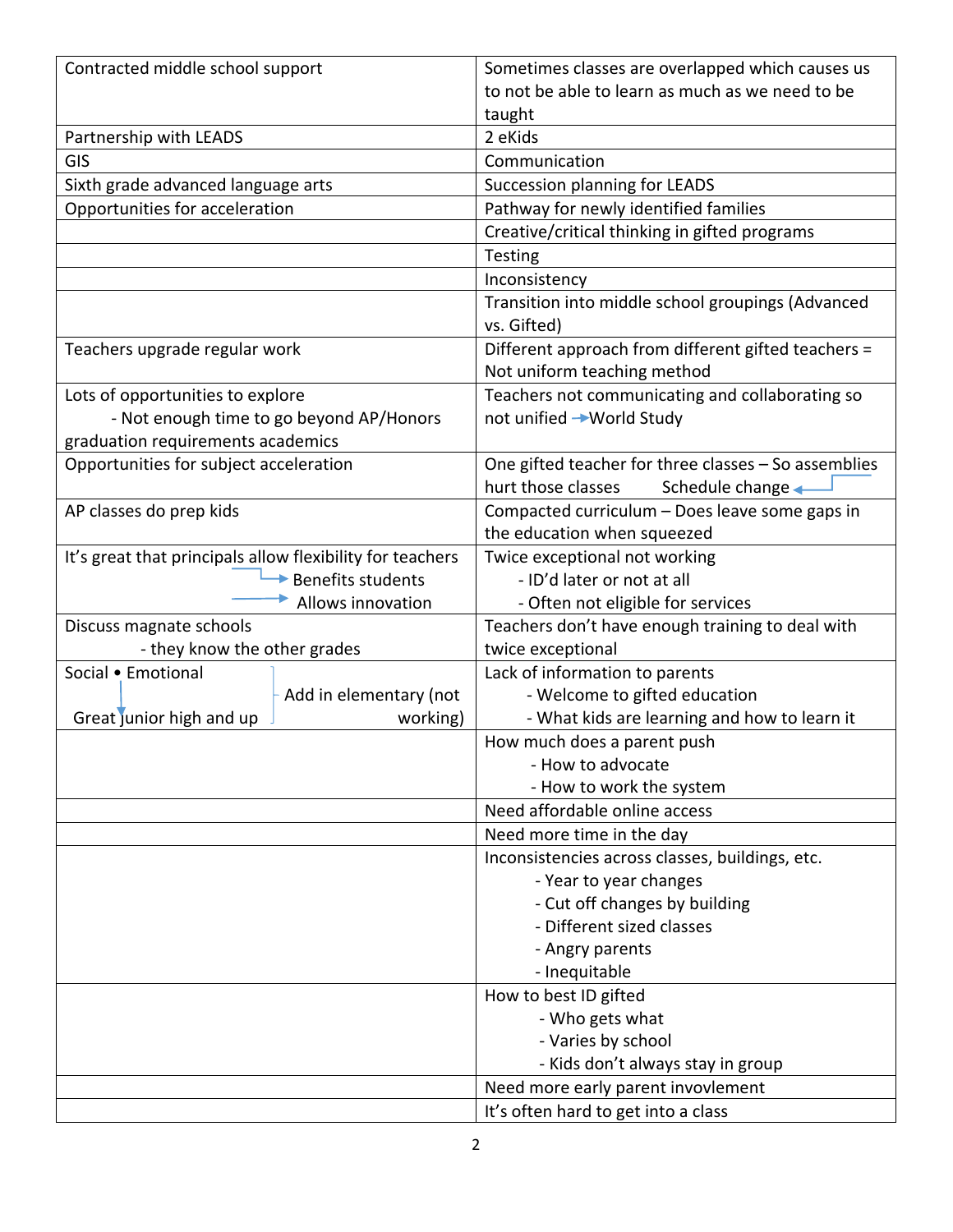| - And just because I got a "B" in one class |
|---------------------------------------------|
| doesn't mean I can't handle next class      |
| LEADS needs to do better engaging parents   |
| - Succession plan is key                    |
| - Engage better younger                     |
| - Partner with district better              |

Student Advisory Council

Student tutor/mentoring for gifted students (from within school)

Student feedback on course effectiveness to meet student's needs

Input on teacher professional development

Student Gifts

Dialogue ‐ Ask them what is working

### Communicating with parents

Their needs and what they are getting

## Tutor other gifted students

Grade level lower

Kids know the method

Students can improve communication

Coach teachers

Put students in middle of conferences

Open lines of communication between teachers and parents

Make sure students know what is going on

Students can challenge teachers to challenge the students

Tell parents what you are learning

Teach your own parents as it goes

#### Address fear of failure

Asking for help is a gift

Ask right person

Listen to how students want to do it

Different learning styles is a gift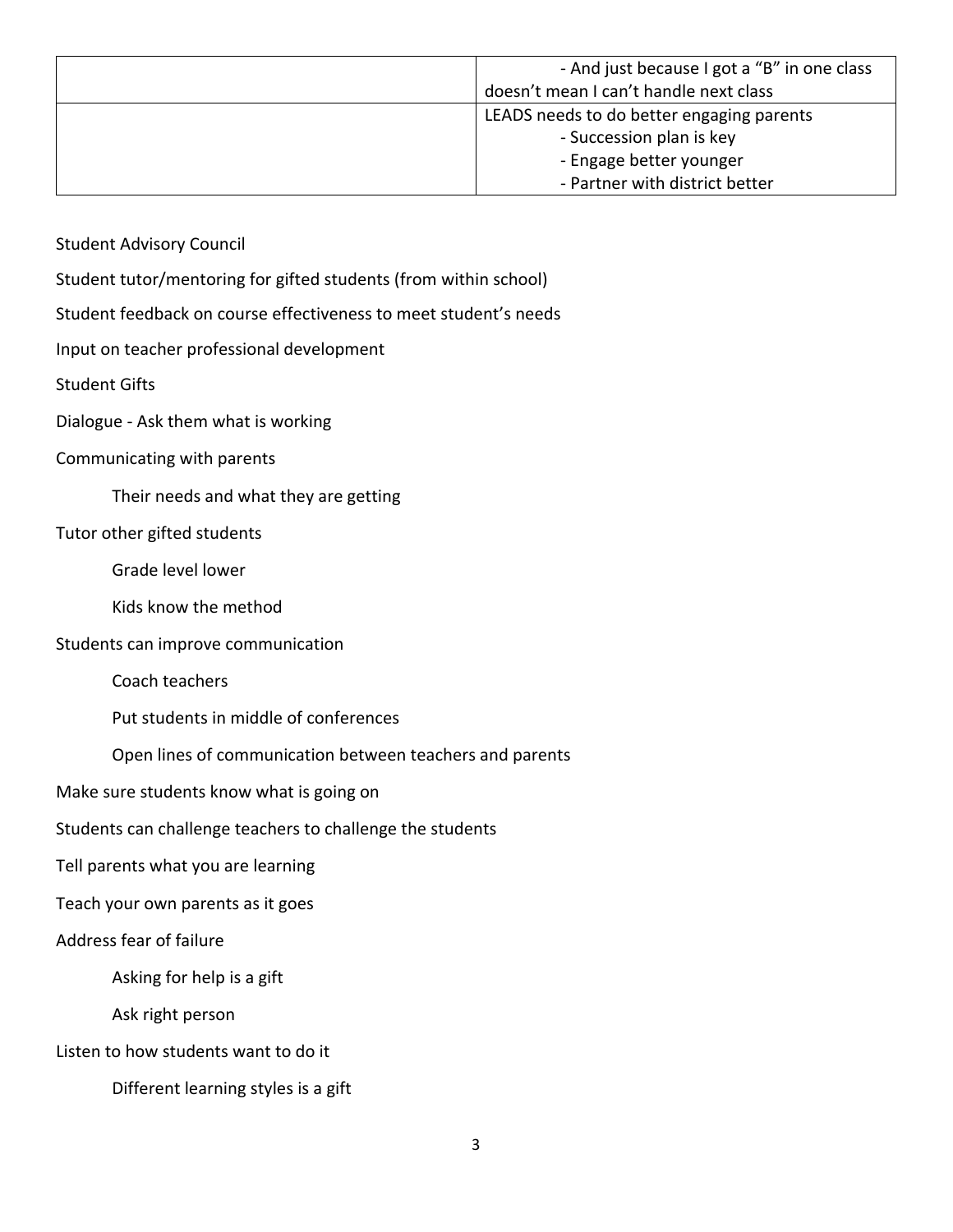### Administrator doesn't think to ask students

Students are willing and want to be asked

Some gifted students could help other gifted students deal with social/emotional issues

Social Pragmatic Language

Peer Groups Support

Student support students

Students support teachers

Students support parents

Students teach adults their perspective

Can include non‐gifted students

Example – Competitive

"Emotional beat down from students & teachers"

Students mostly ?

Gift – Help others understand differences

Learning to accept each other

Emotional Intelligence

Asking for help is a key example

Give students time to control their own education and not get graded

(Example – Passion project)

If a student misses, another student could bring home the assignment

How the gifted mind works could inspire other students and teachers

Inspire – Greater/different efforts

Compressing seventh grade social studies courses – less deep work and less consistency

Teach the teachers

Example – Computers

Grades and Tests do not equal learning

District student advisory council

Beyond gifted

Representative, not just vocal volunteers

Online courses are not honors